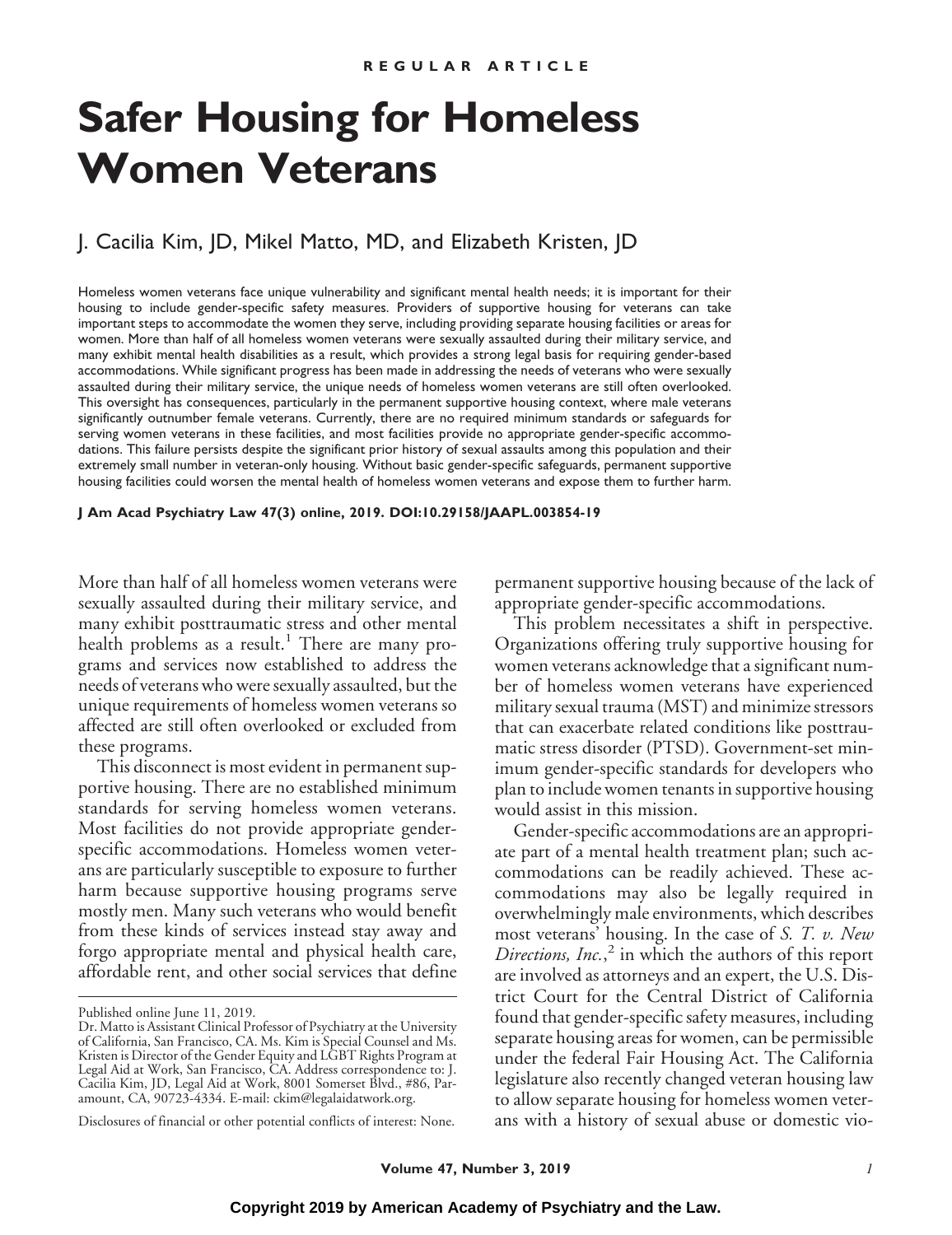lence based on a policy brief written by one of the authors.3,4

This article focuses on the unique vulnerability of homeless women veterans and the importance of having their housing include gender-specific safety measures. The paper outlines essential steps that providers of supportive housing for veterans can readily take to accommodate the women they serve, including providing separate housing facilities or areas for women, and the legal foundation for requiring such measures.

#### **Uniquely Vulnerable**

Women veterans are highly likely to have experienced military sexual assault. Multiple studies have reported that 20 to 48 percent of these veterans report that they were sexually assaulted while in service.<sup>5</sup> Among women veterans who are homeless, a 2010 study found even higher rates of MST and related conditions: 53 percent had a history of MST, and 74 percent screened positive for PTSD, 45 percent for non-PTSD anxiety disorder, and 33 percent for depression disorder.<sup>1,6</sup>

While homeless non-veteran women have higher rates of sexual assault history than their male counterparts, deliberate management of the needs of homeless women veterans is especially relevant. Research shows that MST can be particularly traumatic and potentially even more disabling than sexual assault in the civilian context.<sup>7</sup> Women who experience MST are nine times more likely to exhibit symptoms of PTSD than women in the military who were not assaulted.<sup>8,9</sup> Women who experience MST are also diagnosed with PTSD at a higher rate than women in combat who have no such history.<sup>7,8</sup>

Studies show that a history of sexual trauma in either the civilian or military context is a risk factor for further assaults, $10$  and women veterans who are homeless are likely to have been exposed to trauma and sexual violence throughout their lives, not just in the military.<sup>11</sup> Between 38 and 64 percent experienced sexual assault or abuse in their lifetimes: 46 to 51 percent as adults and 27 to 49 percent as children. About 19 percent experienced domestic violence.<sup>5,11</sup> Given this increased risk factor for re-traumatization, mandatory close cohabitation with men places these women at significant risk for further harm and potential worsening of their MST-related PTSD symptoms.

#### **Need for Accommodations**

Although women with sexual assault-related PTSD are often anxious and distrustful of people who remind them of their perpetrators, this is particularly problematic for women veterans. Due to the demographics of the veteran population, these women necessarily receive services in environments that include predominantly male veterans, even though their MST-related PTSD is most often the result of male service member perpetrators. Housing that fails to provide gender-specific safety accommodations exacerbates these fears and could risk further harm to an already vulnerable population. The U.S. Government Accountability Office has noted that the lack of gender-specific safety and security standards can make supportive housing dangerous for women veterans, noting that "homeless women veterans and their children may remain at risk of sexual harassment or assault" (Ref. 12, p 36). Therefore, offering homeless women veterans the choice of a women-only environment is essential to the treatment purpose of permanent supportive housing, and a lack of gender-specific safety accommodations can significantly amplify their symptoms.

Homeless women who avoid permanent supportive housing typically cite the overwhelmingly male environment and concern for their safety and privacy.13,14 They have specifically identified safety and security concerns as "significant barriers" to living in veteran-only housing,<sup>12</sup> and "often felt intimidated in the predominantly male facilities and were concerned for their safety" (Ref. 15, p 2). When these veterans stay away from supportive housing, they are excluded from the significant benefits that it provides.

The National Center on Family Homelessness recommends against mixed-gender arrangements for homeless women veterans, at least in transitional housing. "Mixed-gender living arrangements can present risks for sexual harassment and assault and can invite interactions that are reminiscent of perpetrator–victim relationships," according to the Center (Ref. 8, p 20). It recommends providing separate transitional housing for homeless veterans who are women.

Housing providers also highlight safety as a primary concern for this group; 28 percent of providers responding to a survey said women face barriers to accessing veteran-only services because they feel un-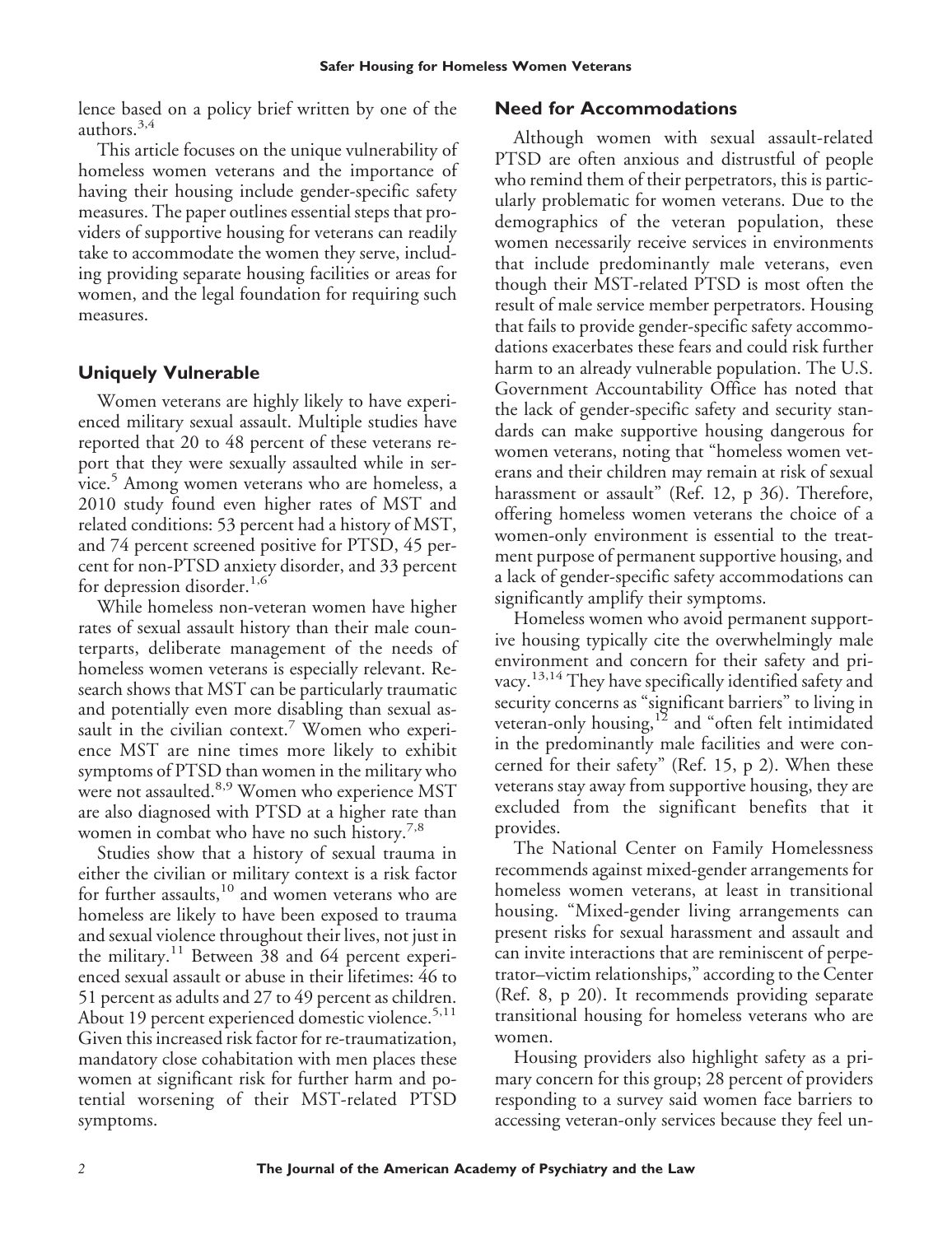safe when they patronize those services.<sup>12</sup> Various agencies, including the U.S. Office of the Inspector General and the U.S. Department of Labor's Women's Bureau, have affirmed the recommendation from the National Center on Family Homelessness to house homeless women veterans separately from men. $5,16$ 

Safety audits of transitional housing for veterans document numerous risks for women, such as men entering women's areas, inappropriate sexual comments, unwanted physical advances, and sexual assaults by both staff and fellow residents.<sup>12,16,17</sup> The VA Office of the Inspector General has found that transitional housing without some form of sex segregation, such as placement on separate floors, created an "inappropriate housing condition"(Ref. 17, p 3).

These same concerns are relevant in permanent veterans' housing, even though men and women do not share common living spaces, kitchens, or bathrooms as they do in transitional housing. The limitation of any facility to homeless veterans creates an overwhelmingly male environment, leading to similar risks for sexual harassment, assaults, and perpetrator–victim relationships. Reducing these risks requires structuring permanent veterans' housing so that it accommodates MST-related heightened safety needs and pathology-associated anxieties.

# **Transgender Veterans**

It is estimated that there are approximately 15,500 actively serving transgender service members and 134,300 transgender veterans.<sup>18</sup> Transgender individuals are approximately twice as likely as cisgender adults in the United States to have served in the military (transgender individuals assigned female at birth are roughly three times more likely to serve than all women, and transgender individuals assigned male at birth are 1.6 times more likely to serve than all men).<sup>18</sup> Transgender veterans are nearly three times as likely to have experienced homelessness (21%) than the general population.<sup>19</sup> In a study of civilian transgender or gender non-conforming individuals who had been sexually assaulted, in 33 percent of cases the sexual assault occurred during periods of homelessness.<sup>20</sup> Given the high representation of transgender veterans with disproportionate homelessness and trauma burden while homeless, the recommendations below should be applied equally to cisgender and transgender women. Implementation of specific accommodations for transgender women

should be made with consideration given to the expressed and experienced gender of the individual seeking housing.

## **Ten Recommended Accommodations**

Given the heightened vulnerability of many homeless women veterans, particularly due to MSTrelated PTSD, coupled with the overwhelmingly male environment in veteran-only housing facilities, minimum safety standards and guidelines for housing homeless women veterans should be established. The minimum standards should focus on genderspecific housing accommodations that respond to and ameliorate MST-related disabilities. In fact, the Fair Housing Amendments Act  $(FHA)<sup>21</sup>$  the key civil rights law pertaining to housing, may require gender-specific accommodations to ensure that women veterans have equal access to veteran-only housing.

The purpose of the FHA, which was adopted in 1968, is to provide certain classes of people with equal access to housing and to the facilities and services associated with housing. It was amended in 1988 to include protection for individuals with disabilities.<sup>22</sup> Like other disability-focused laws, such as the Americans with Disabilities Act  $(ADA)<sup>23</sup>$  the failure to make reasonable accommodations is also a discriminatory act under the FHA. Under the FHA, "a refusal to make reasonable accommodations in rules, policies, practices, or services, when such accommodations may be necessary to afford such a person equal opportunity to use and enjoy a dwelling" is defined as unlawful. $^{24}$  The language and analysis of the reasonable accommodations requirement under the FHA is similar to the analysis under the ADA and other disability laws.

Unlike the ADA, which focuses exclusively on disability discrimination in multiple contexts, the FHA focuses only on housing but provides protection to a broader class of individuals beyond those with disabilities, including protection based on race, color, religion, sex, national origin, and familial status.<sup>24</sup> States also have fair housing laws that often mirror their federal counterpart or, as in California, are broader than their federal counterpart, with additional bases for protection, including marital status, ancestry, sexual orientation, gender, gender identity, gender expression, disability, genetic information, and source of income.<sup>25</sup> Also, unlike the ADA, which normally does not apply to private residential hous-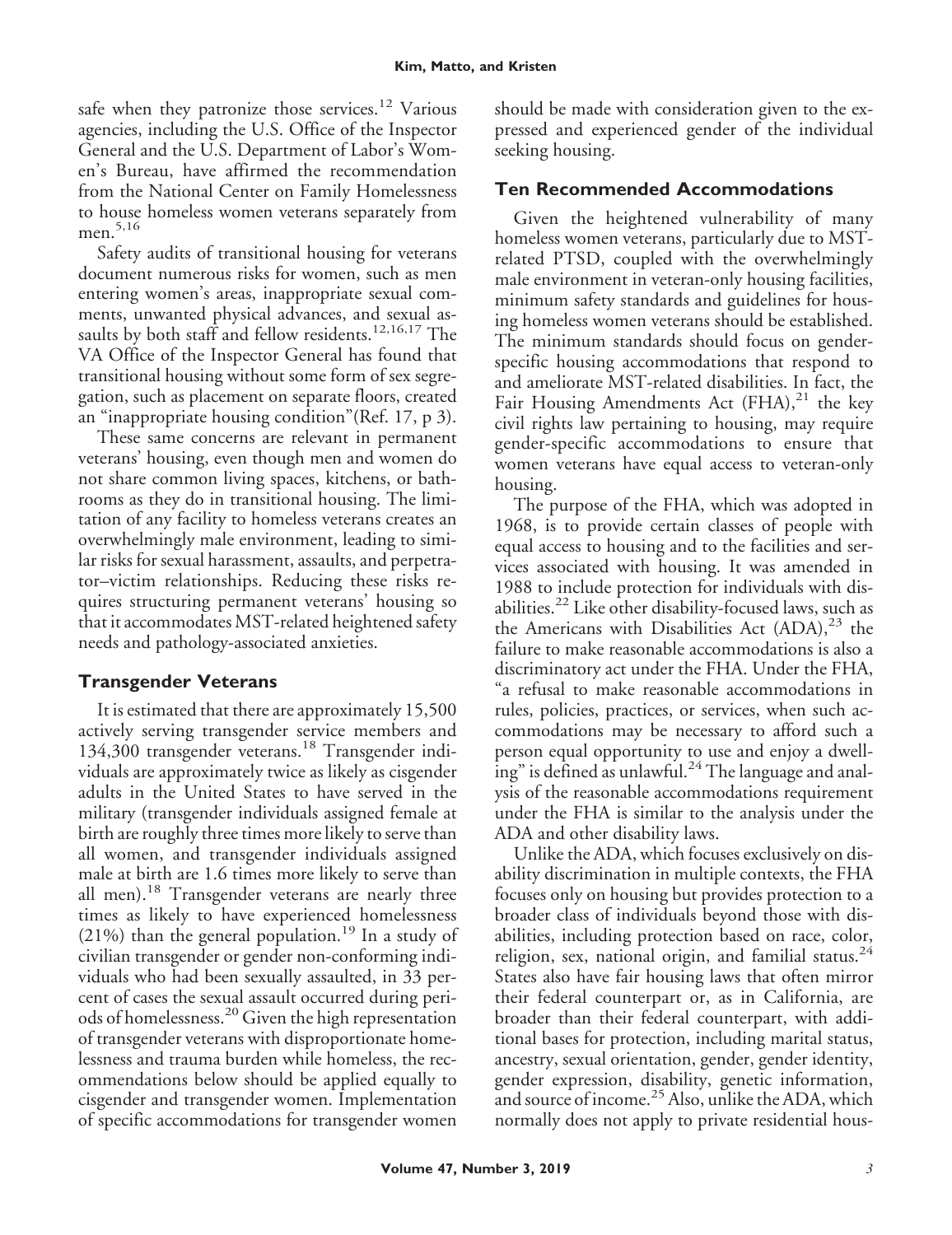ing (unless the housing facility or program is supported by government funds (Title II) or portions of the private housing are open to the public (Title III)), the FHA applies broadly to private housing, housing that receives federal funding, and state and local government housing.<sup>26</sup>

Even though the FHA was enacted many decades ago, many housing providers (and residents) still do not understand the breadth and scope of what the law requires, particularly as it relates to tenants with mental health disabilities. The FHA's dual mandate to not discriminate and to provide equal access can seem to conflict in certain contexts, particularly as it applies to homeless women veterans in veteran-only facilities. For example, while the FHA generally prohibits sex segregation, gender-specific housing accommodations may be required as an accommodation in limited contexts, such as veteran-only housing, where it is needed to ensure that women veterans have equal access to the facilities. The last section of this article discusses a federal lawsuit that specifically addresses this important clarification.

These legal complexities have contributed to misunderstanding and confusion over the requirements of the FHA within the veteran housing community and have hindered both the request for and provision of gender-specific accommodations for homeless women veterans. This gap between what the law allows and what providers deliver is problematic for female veterans. For many women veterans, veteranonly supportive housing is fundamentally not accessible without gender-specific accommodations. More significantly, without these accommodations, an extremely vulnerable population is placed at risk of exacerbating preexisting injuries and further harm.

Below are examples of ten policies and accommodations developed to create a more secure and inviting housing environment for women veterans that should be an integral part of any veteran housing plan that expects to house homeless women veterans.

#### *Trauma-Informed Care*

Explicitly following the principles of trauma-informed care in structuring and managing supportive housing is sound practice in general. But these operating principles are critical for any program that targets individuals with trauma-related disabilities, such as with veterans' housing.<sup>5</sup> Trauma-informed care is a framework of principles and protocols that explicitly respects, recognizes, and addresses the effects of trauma. Safety and control are two particularly important components. A housing environment follows the principles of trauma-informed care if it incorporates: physical and emotional safety measures; policies and protocols that increase residents' feelings of control over their home environment; and consistent, predictable, and respectful provider responses.

#### *Separate Housing From Men*

For some women veterans, living surrounded by male veterans can worsen MST-related PTSD. Some require separate, stand-alone housing limited to women. For others, separation within the same building (known as intra-location separation) may be sufficient. While separate facilities separated by gender requires significant advanced planning and are extremely difficult to arrange on an ad hoc basis, most solutions do not have to be so complex. Intralocation separation can be accomplished by separating genders by floors, wings, or hallways with locked entryways.

#### *Rooms Near Easily Accessible Exits*

Apartment location can affect perceptions of security and safety. For a woman veteran with MSTrelated PTSD, living in an apartment where she feels trapped or unable to escape, such as one at the end of a narrow corridor with no alternative exit or entry, may exacerbate her symptoms. Placement near accessible exits and wider hallways helps reduce PTSDrelated stress. Women with MST-related PTSD may also benefit from being placed in units with a line of sight to exits and entrances and with monitoring by security personnel or surveillance systems.

#### *Consistently Functioning Safety Mechanisms*

Any actual or perceived deficits in safety mechanisms, especially basic items like doors, locks, and lighting, can worsen symptoms of MST-related PTSD. Housing providers should explain safety features, establish procedures to ensure the features work, and quickly acknowledge and repair any malfunctions. The following areas should be addressed specifically:

#### Lighting

Poor lighting in key areas of a facility can worsen symptoms of MST-related PTSD if a resident feels she cannot foresee threats. Good lighting inside and outside the facility, particularly in common areas indoors, can help reduce PTSD exacerbation.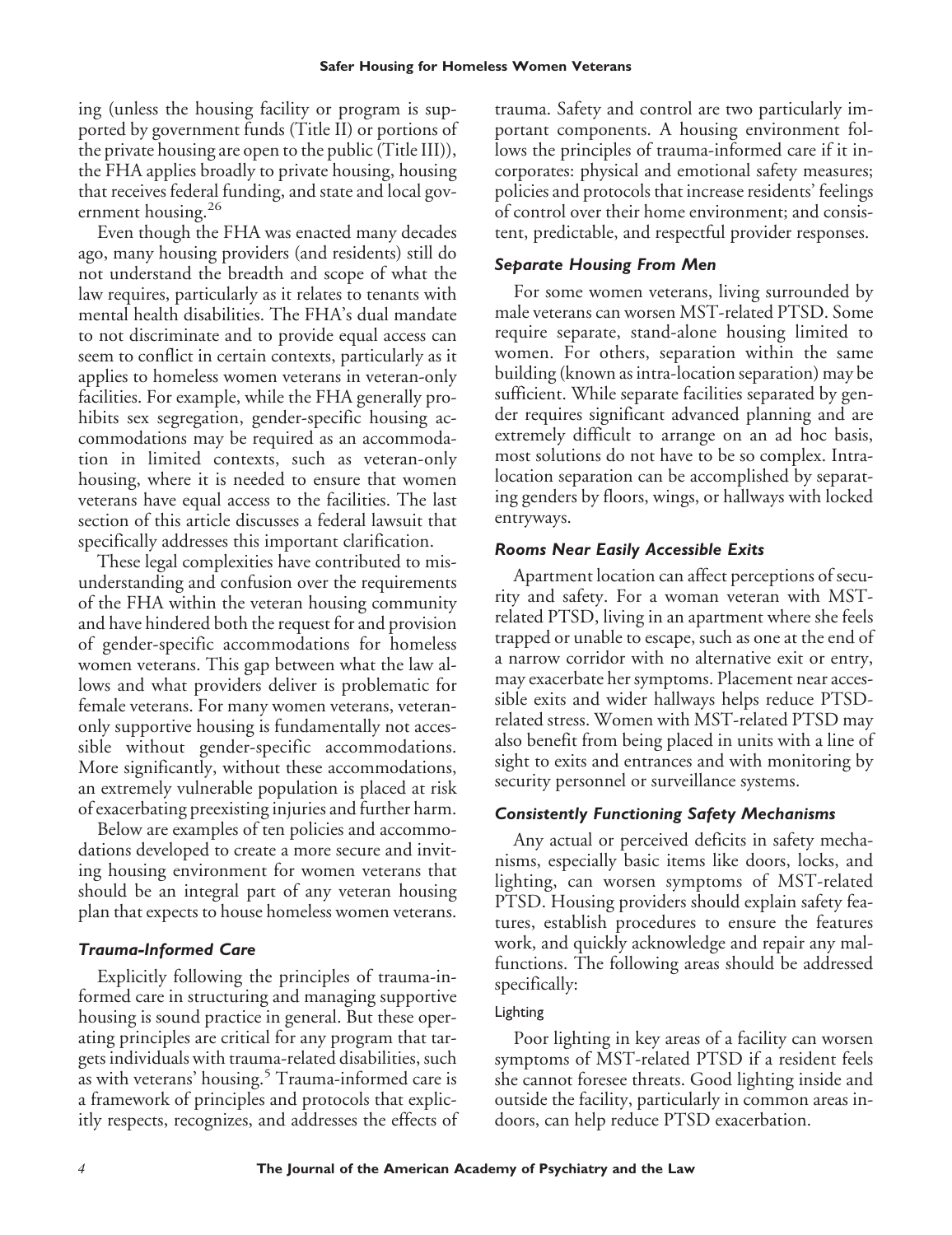#### **Locks**

All door locks and alarms should be checked regularly to insure their proper functioning. Staff and residents should not be able to circumvent entry or exit security (e.g., by propping open secured doors or providing non-residents with keys). Any perceived decrease in the level of security in the facility can worsen symptoms of PTSD.

#### Security Cameras or Other Surveillance

Supportive housing should be monitored by cameras or other security measures, particularly in stairwells, basements, and other areas that tenants with PTSD may perceive as threatening or unsafe. Housing providers should have protocols for viewing and storing surveillance footage, for reporting problems or violations, and for identifying the actions required in a specific situation.

### *Security Activation Independent of Staff*

Control is a key concern for women with PTSD but is particularly relevant for women veterans with MST-related PTSD because independence and selfreliance are strongly emphasized aspects of military culture. Measures that increase their sense of control over their own safety can help reduce feelings of insecurity related to PTSD. Access to alarms and other safety measures that residents can initiate (in private units and in common areas) helps alleviate stress and anxiety over safety. Other security features that increase actual and perceived control include the option to add a door guard or deadbolt to an apartment door (with locks and latches on the outside for emergency access). Policies should also explicitly describe and limit the circumstances and timeframes in which facility staff may enter tenant apartments.

#### *Prevention and Reporting of Harrassment*

Given that it is more likely than not that homeless women veterans are affected by MST-related PTSD, and that subsequent harassment or assault will worsen disability, protocols in housing designed for them should clearly communicate zero tolerance for sexually charged behavior toward them. A clear sexual harassment policy is critical and should be disseminated in multiple formats to all residents and staff. The policy should prohibit harassment based on all protected characteristics (e.g., race, color, religion, sex [including pregnancy], gender, gender identity, gender expression, sexual orientation, marital status, national origin, ancestry, familial status, source of income, disability, or genetic information) and should bar retaliation against anyone who reports harassment. It also should include clear examples of inappropriate behavior, a reporting mechanism (including a way to bypass someone engaging in harassing conduct who would otherwise be part of the reporting system), a discussion of confidentiality, and a timeline for investigating and remedying harassment.

The housing provider should regularly train residents, staff, and vendors about harassment and how to promptly investigate, document, and report incidents. Publicizing the process for reporting, the mechanisms for tracking and acting on reports, and the status and resolution of reported complaints helps reduce MST-related anxiety.

# *Adoption of Safety Plans*

Given the high rates of trauma and violence throughout the lives of most homeless women veterans, including high rates of interpersonal and domestic violence, housing programs should individually tailor safety plans for these women's needs. The plans should be written and identify steps to take in potentially violent or dangerous situations. And they should include checklists of needed items; information regarding important resources; and contact information for agencies, temporary shelters, and emergency personnel. These tailored safety plans should be communicated to all staff, particularly those who work specifically with these women.

# *Clear and Open Communication*

Detailed and transparent communication can enhance women's feelings of safety and control and can reduce MST-related insecurities. Information about policies and procedures should be provided in multiple formats, both verbal and written, including postings throughout the facility. Clear communication about how safety is addressed in the facility can reduce disability-related symptoms.

#### *Staff Training About Vulnerabilities*

All staff at veteran-only supportive housing facilities should undergo specific and frequent training about the risks and vulnerabilities of homeless women veterans and the best practices for caring for them. Training should focus on trauma-informed care and include such topics as MST, heightened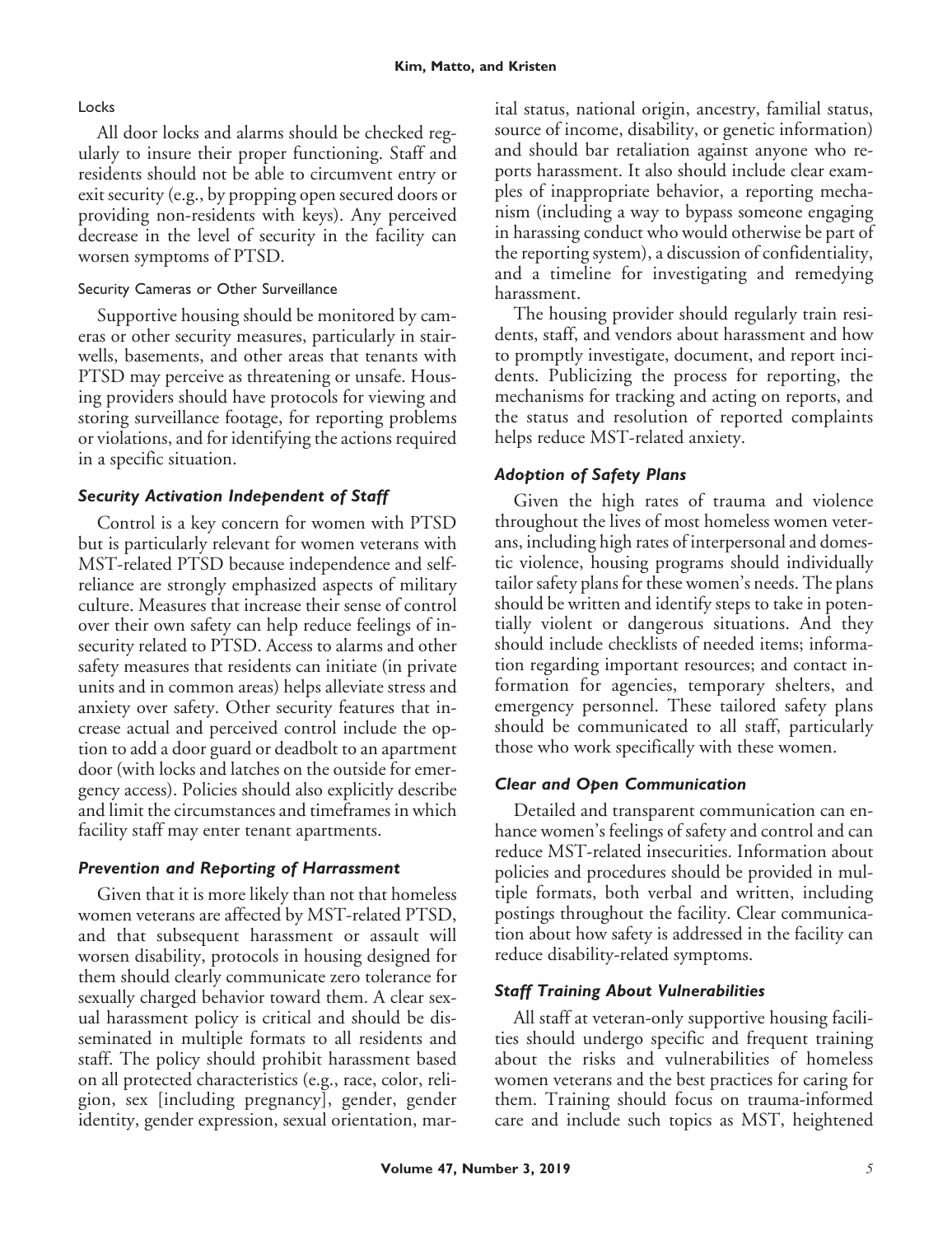insecurities about safety, the effects of military culture and training on experience of trauma, the susceptibility of homeless women veterans to further sexual harassment and assaults, and the elevated impact of such incidents. All non-professional personal relationships (and contact between staff and homeless women veterans associated with these relationships) should be explicitly prohibited with consequences to staff for violations.

#### *Stable and Gender-Sensitive Staffing*

Maintaining a consistent and predictable housing environment can reduce women's MST-related anxieties. In contrast, the frequent presence of unfamiliar individuals in and around their home can exacerbate PTSD symptoms. Having familiar and consistent staff who are clearly identified with name tags or recognizable attire or uniforms can reduce these problems. Moreover, because many homeless women veterans with a history of abuse have difficulty trusting people of their perpetrator's gender (most frequently male), providers should attempt to include a significant number of women in staff positions that regularly interact with tenants, including security staff and service providers.

# **Legal Basis for Accommodations**

Despite women veterans' significant need for gender-specific housing accommodations, many housing providers believe that the FHA strictly prohibits such gender-conscious housing modifications. Although the FHA generally prohibits sex segregation, strict adherence to this rule has hindered the provision of gender-specific accommodations, including separate housing areas for women, in veteran-only housing facilities. But in the case of *S. T. v. New Directions, Inc.*, <sup>2</sup> the U.S. District Court for the Central District of California provided an important clarification to this issue. It ruled that separate housing for women may be lawful in the context of veterans' supportive housing, which is characterized by an "overwhelmingly male population" and includes female residents who suffer from mental health disabilities stemming from sexual assaults during their military service that could be exacerbated by the presence of men.

The case involved a homeless woman veteran disabled by PTSD related to her history of MST. She claimed she was sexually harassed and assaulted while a resident at New Directions, a veteran-only permanent supportive housing facility in Los Angeles. She and the other five women living among 128 veterans at New Directions were in apartments surrounded by men. The defendants argued that the FHA prohibited them from making any housing unit assignments that took gender into account, regardless of the reason for the need for gender-specific assignments.

The court denied the defendants' motion for summary judgment, finding that gender-specific safety accommodations, including separate housing for women, may be justified under two analyses: as a legitimate health and safety exception; and as a reasonable accommodation for a disability.

#### *Health and Safety Exception*

A housing policy that is gender-based can be lawful under the FHA if it is based on empirical evidence and facts, not stereotypes. The circumstances of housing for homeless veterans contrast starkly with those at play in a case where the Ninth Circuit barred a city from contracting with a religious nonprofit that sought to transition a mixed-gender housing facility into one for men only. In that case, *Community House, Inc. v. City of Boise*, the contractor proposed to move women and children into a different shelter that the court described as "much less desirable" (Ref. 27, p 1046). Relying on standards established by the Sixth and Tenth Circuits, the court articulated two conditions for justifying a facially discriminatory housing policy. It "must show either: (1) that the restriction benefits the protected class, or (2) that it responds to legitimate safety concerns raised by the individuals affected, rather than being based on stereotypes" (Ref. 27, p 1050).

The court found that, even though the FHA does permit differences in certain contexts, the *City of Boise* case was not one of them. In that case, the Ninth Circuit found the proposed separate housing violated the FHA because the defendants failed to show with even "a single police report, incident report, or any other documents" that the policy was based on legitimate, non-stereotypical safety concerns (Ref 27, p 1051).

In *S.T. v. New Directions, Inc.*, <sup>2</sup> the district court found that separating women and men could meet the *City of Boise* standard. It ruled that a woman disabled by PTSD stemming from MST could show that gender-specific safety accommodations, including a policy allowing women to live proximate to one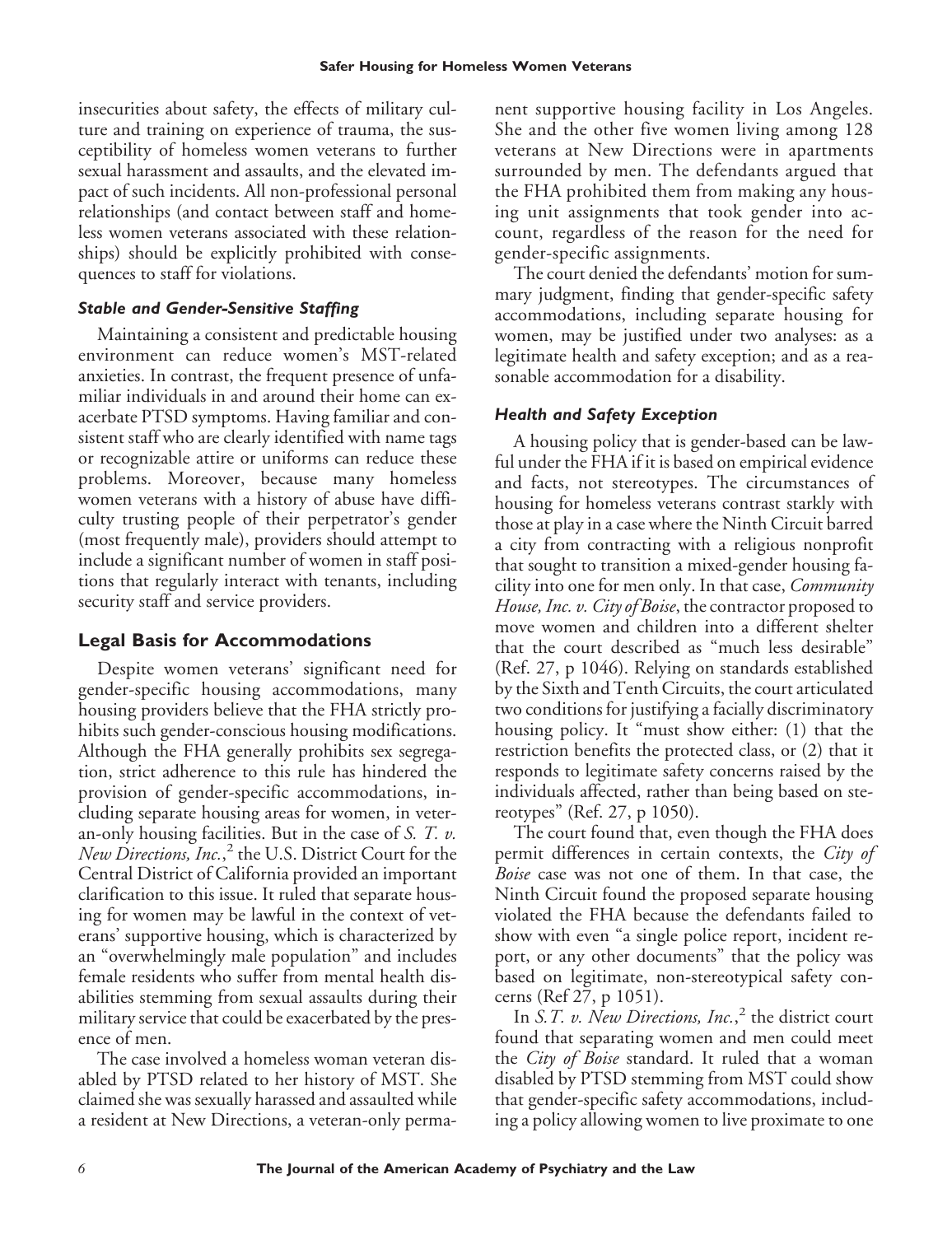another, could benefit women veterans with MST and would not be based on unfounded fears or stereotypes.<sup>2</sup>

#### *Reasonable Accommodations*

As discussed above, the FHA mandates that housing providers accommodate the needs of protected classes to ensure they have equal access to housing.<sup>28</sup> Those classes include individuals with a mental health disability, such as depression or  $PTSD$ ,<sup>28-31</sup> and discriminatory conduct includes a "refusal to make reasonable accommodations in rules, policies, practices, or services, when such accommodations may be necessary to afford [a disabled] person equal opportunity to use and enjoy a dwelling."<sup>24</sup> Housing providers are not required to make accommodations that cause undue hardship or fundamental changes to a program.<sup>28</sup>

In the case of *S. T. v. New Directions, Inc.*, <sup>2</sup> the court held that when "a female veteran with MSTrelated PTSD seek[s] equal access to housing that is restricted to veterans and therefore has an overwhelmingly male population, a jury could find Plaintiff's requested accommodation to be reasonable and necessary" (Ref. 2, p 7). The court rejected the defendants' claim that providing women with separate housing accommodations would require them to fundamentally alter their program, including "their gender-neutral practices and take sex into account in nearly every facet of the facility" (Ref. 2, p 7). It held that, "given that the facility's purpose is to create a supported living environment for formerly homeless veterans with disabilities, permitting plaintiff and other similarly situated women to live proximate to each other would not change that program; it would further it" (Ref. 2,  $p$  7).

The decision in *S. T. v. New Directions, Inc.*, 2 provides important guidance in the context of housing for veterans. Gender-specific safety accommodations can protect women from further harm, including exacerbation of preexisting injuries. Accommodations may also be required to ensure that women have equal access to veterans' housing. Rather than violating the law, the court found that gender-specific safety measures in these circumstances support the Fair Housing Act.

## **Conclusion**

A growing body of research recognizes the heightened safety needs of women veterans, particularly those with a history of MST. There are increasing efforts to provide these veterans with benefits and services tailored to accommodate their mental health conditions, which may manifest in serious concerns over safety, particularly in overwhelmingly male environments. Separate services and benefits for women veterans already include health clinics, treatment programs, and separate entrances and waiting areas. This list of services for women veterans will also need to include gender-specific housing solutions, particularly given the high rate of MST and related disabilities in this population.

In addition to providing gender-specific housing accommodations on an individual basis, more systemic changes are needed. Minimum standards and guidelines for housing homeless women veterans, such as requiring separate housing areas, need to be specified by federal, state, and local governments. The minimum standards should also acknowledge and discuss the specific vulnerabilities of homeless women veterans, particularly for MST, and specifically tailor the guidelines to limit further harm to this population and mitigate or reduce MST-related disabilities. Oversight and monitoring to ensure that standards are met are also required.

Whereas there are statutes and regulations that acknowledge the vulnerability of homeless women veterans and the need to provide them with additional protections in housing, no particular protections are specified currently.<sup>32</sup> Providing genderspecific accommodations for homeless women veterans in veteran-only housing is not only logical from a mental health perspective, it may be required from a legal one.

#### **References**

- 1. Washington DL, Yano EM, McGuire J, *et al*: Risk factors for homelessness among women veterans. J Health Care Poor Underserved 21:82–91, 2010
- 2. S. T. v. New Directions, Inc., 2016 WL 158223 (C.D. Cal. 2016)
- 3. Cal. Mil. & Vet. Code § 987.005(e) (1) (effective Jan. 1, 2017)
- 4. Sellers B: Chapter 535: Women veterans continue to fight battles on the home front. U Pac L Rev 48:725– 41, 2017
- 5. Trauma-Informed Care for Women Veterans Experiencing Homelessness: A Guide for Service Providers. Washington, DC: Department of Labor, Women's Bureau. Available at: [https://](https://www.dol.gov/wb/trauma) [www.dol.gov/wb/trauma.](https://www.dol.gov/wb/trauma) Accessed March 26, 2018
- 6. Pavao J, Turchik JA, Hyun JK, *et al*: Military sexual trauma among homeless veterans. J Gen Intern Med (Suppl 2) 28:536 – 41, 2013
- 7. Office of Inspector General: Inpatient and Residential Programs for Female Veterans With Mental Health Conditions Related to Military Sexual Trauma: Report No. 12-03399-54. Washington, DC: Department of Veterans Affairs, 2011. Available at: